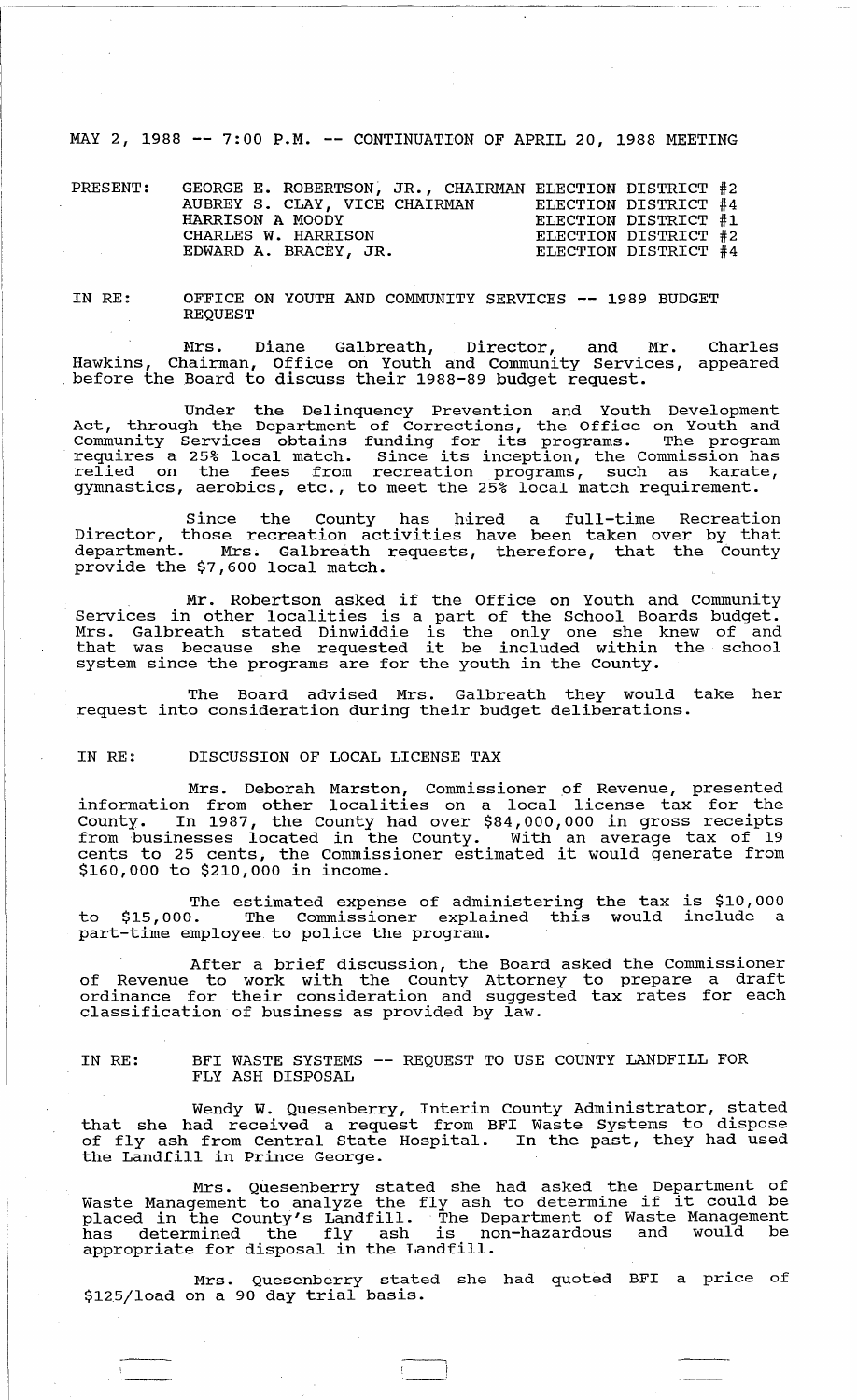The Board members agreed to the use of the Landfill as long as the charge was comparable to the surrounding areas.

IN RE: BFI WASTE SYSTEMS -- REQUEST TO USE LANDFILL FOR TRASH COLLECTION IN NORTHERN END

Wendy Quesenberry, Interim County Administrator, stated the Director of Sanitation has received a request from BFI Waste System to dispose of trash in the County Landfill System that they system to dispert of trush in the county.

The projected load would be a twenty yard truck, approximately once a week. At present, there is no charge for County residents to use the Landfill.

The Board agreed to the disposal of trash from Dinwiddie county, as long as the fees collected are comparable to the County, as long<br>surrounding area.

IN RE: DINWIDDIE BUS GARAGE -- REQUEST FOR SURPLUS CARS

The BOard received a request from Mr. George Soloe, Superintendent of Maintenance and Transportation, to use five surplus vehicles turned in by the Dinwiddie County Sheriff's Department. In return, he listed five School Board vehicles that will be taken out of service. The vehicles requested will be used to transport Work Study and special Education Students.

Upon motion of Mr. Harrison, seconded by Mr. Moody, Mr. Bracey, Mr. Clay, Mr. Harrison, Mr. Moody, Mr. Robertson voting "aye",

BE IT RESOLVED BY THE BOARD OF SUPERVISORS OF DINWIDDIE VIRGINIA, that the following cars be transferred to the COUNTY, VIRGINIA, that t<br>School Board as requested:

> 1FABP43GOEZ180352 2FABP43GXEX185547 2FABP43G5EX185620 2FABP43G6EX185545 1FABP43GOEZ180349

BE IT FURTHER RESOLVED BY THE BOARD OF SUPERVISORS OF DINWIDDIE COUNTY, VIRGINIA, that the titles to the following School Board vehicles be turned in to the County Administrator for disposal:

| 1980 Ply-4 Dr Ht   | 136140* |
|--------------------|---------|
| 1980 Ply-4 Dr Ht   | 126747* |
| 1974 Ford Maverick | 129476* |
| 1980 Ply-4 Dr Ht   | 109539* |
| 1980 Ply-4 Dr Ht   | 164914* |

\*Speedometer tripped

IN RE: 1988-89 BUDGET WORK SESSION

The Board met in a Workshop Session to review the 1988-89 proposed budget.

IN RE: COUNTY ADMINISTRATION -- TEMPORARY HELP

Upon motion of Mr. Bracey, seconded by Mr. Harrison, Mr. Bracey, Mr. Clay, Mr. Harrison, Mr. Moody, Mr. Robertson voting bracey, H. Cray, H. Harrison, H. Hoody, H. Koscresson veering<br>"aye", the Interim County Administrator was authorized to hire aye, the interim county Administrator was additioned to hire Planner can be replaced.

IN RE: ADJOURNMENT

 $\mathbf{r} = \mathbf{r}$